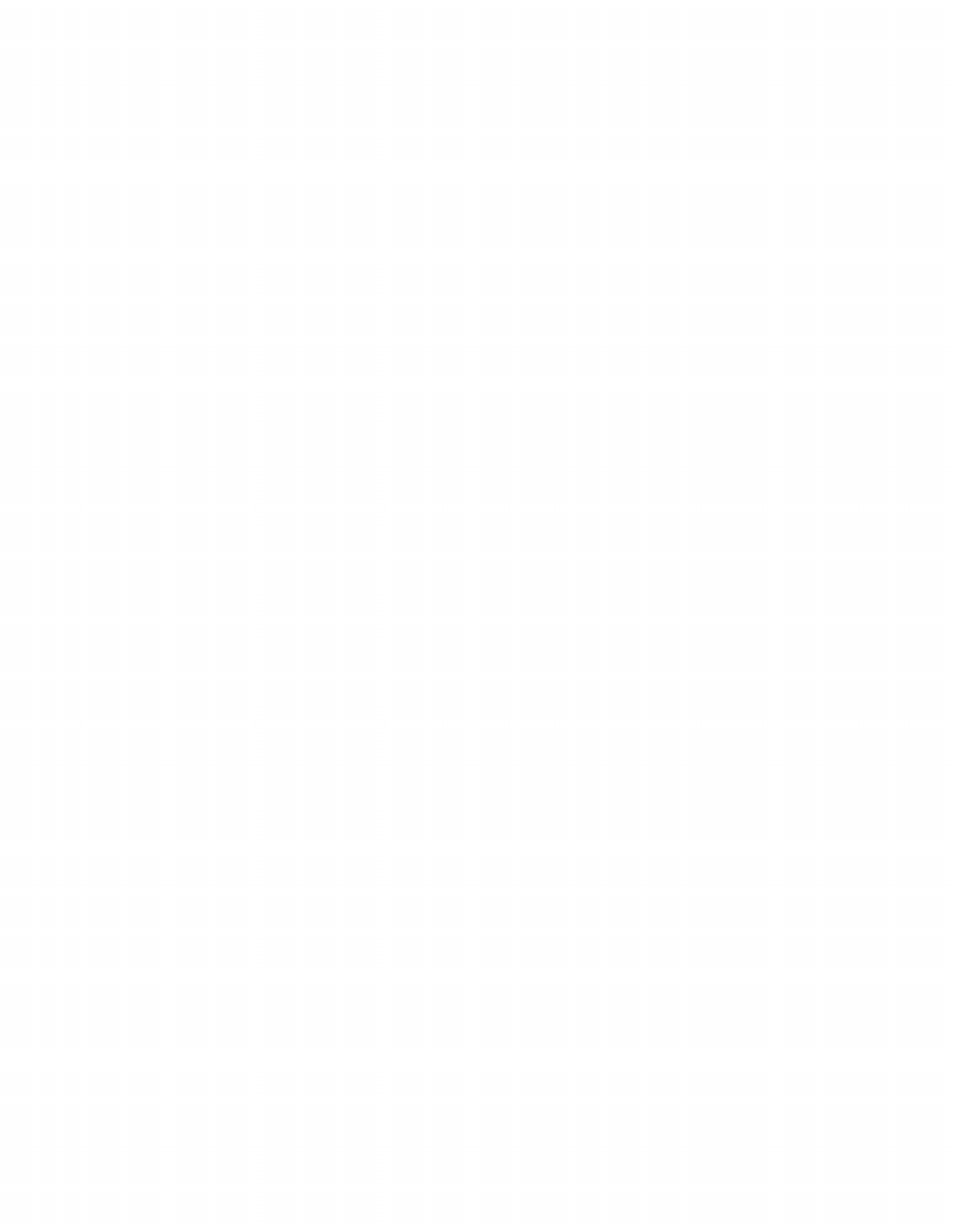options, Mr. Bouquillon said LABB (Lexington-Arlington-Bedford-Burlington) operates within Minuteman, and Minuteman in the Afternoon is available for  $11<sup>th</sup>$  and  $12<sup>th</sup>$  graders who have finished MCAS and attend Minuteman vocational-technical classes in the afternoon; the presence of wetlands limits lateral expansion and Lincoln's zoning bylaw limits upward expansion. In response to Ms. Green's question about the response of non-member communities, Mr. Bouquillon said he and the Assistant Superintendent were pursuing, noting that 2/3 of non-member students came from Waltham, Watertown, Medford and Boston, which lack their own vocational education programs. 40 communities east of Worcester have no vocational programs; Newton has 5 but would like more. Mr. Bouquillon noted that Burlington a few years ago considered forgoing accreditation due to the expense, but forgoing accreditation also would forfeit quality-assurance.

Board members expressed support for the building project, which to move forward would require the unanimous approval of all 16 member communities via town meetings or majority approval via Districtwide ballot. Once the School Committee voted to recommend the proposal, District members would have 60 days to call special town meetings to oppose the proposal, if any member voted down the proposal, there would be a District-wide ballot. Mr. Berry said he would prefer to hold a Town Meeting to decide the building project.

Ms. Green would prefer not to have another Special Town Meeting. Move to support building project -Ms. Adachi moved, Mr. Berry seconded. All Ayes (4-0).

Move to support having the district wide vote -Mr. Berry moved, Ms. Adachi seconded. All Ayes (4-0).

7:40 PM Use Special Permit #08/18/15 - 454, Increase Seating, Legend Café, 5A Spruce Street: Present were Ms. Jingbo Li and Mr. David Herbert, owners of Legend Café, and Town Planner Roland Bartl and Assistant Town Planner Kristen Guichard. Requesting approval for 36 seats in the café for 7 days, instead of the 3-5 days, with seating potentially increasing to 50; seating includes the 12 seats outside. Ms. Adachi moved to approve application for Use Special Permit with increased seating up to 50 as described in draft decision, Ms. Osman seconded. All Ayes (4-0)

7:50 PM Common Victualler, Legend Café, 5A Spruce Street: They have experience in catering. Eventually will redo the floors, and have new tables.

Ms. Adachi moved to approve the application to Legend Café for a CV license, Ms. Osman seconded. All Ayes (4-0)

8:00 PM Acton Nursing Services Task Force Report: Charlie Kadlec, Chair, and Task Force member Adrian Hancock gave a slide presentation about the activities and findings of the Acton Nursing Services Task Force. The Task Force has been working since 2/2015. There still is a lack of knowledge of the ANS, including in Acton. ANS provides not just home care but public health services; not all services receive reimbursement, for example, the wellness clinics. The marketing efforts seek to expand the target audience, of which ANS is capturing only a small segment, by introducing ANS to the health community and others, providing Q&A and other information on the Town website. Most ANS patients are elderly.

Board of Selectmen October 5, 2015